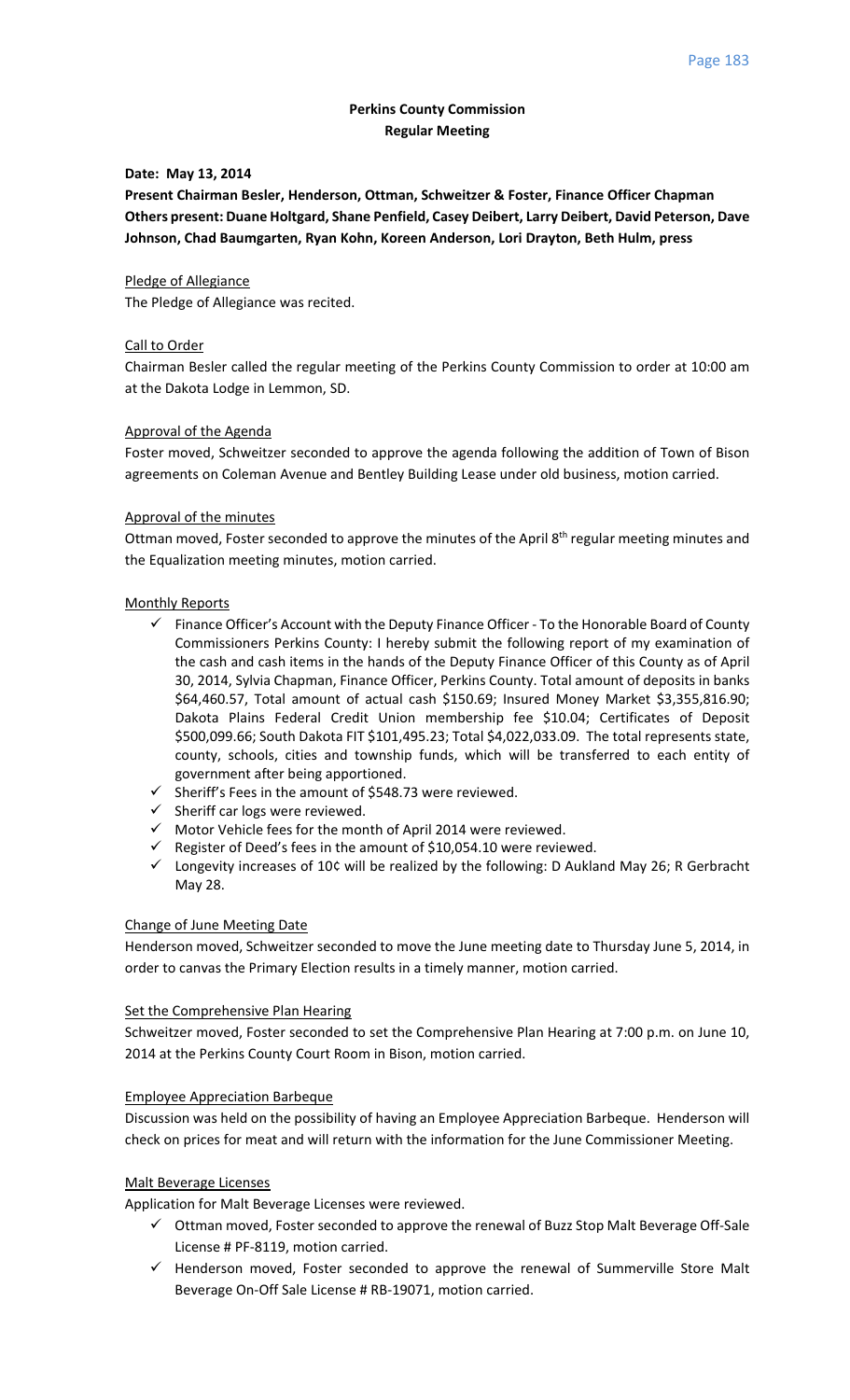Ottman moved, Schweitzer seconded to approve the renewal of Smoky's Off‐Sale License #PB‐1700, motion carried.

# Resolution 2014‐6

A plat was presented by Terrence & Denae Henderson for review. Foster moved, Henderson seconded to approve Resolution 2014‐6 Plat of Lot 1 of the Henderson Addition to Perkins County, South Dakota located in the NW1/4 of Section 29, Township 22 North, Range 12 East of the B.H.M., Perkins County, South Dakota, roll call vote: Henderson aye, Ottman aye, Foster aye, Schweitzer aye, Besler aye, motion carried.

# **Resolution 2014‐6 Plat of Lot 1 of the Henderson Addition to Perkins County, South Dakota located in the NW1/4 of Section 29, Township 22 North, Range 12 East Of the B.H.M., Perkins County, South Dakota**

Be it resolved by the County Commission of Perkins County, South Dakota, that the Plat of Lot 1 of the Henderson Addition to Perkins County, South Dakota, as located in the NW1/4 of Section 29, Township 22 North Range 12 East of the BHM, Perkins County, State of South Dakota, having been examined, is hereby approved in accordance with the provisions of South Dakota Compiled Law, Chapter 11-3, and any amendments thereof. 

## WIC Contract

Schweitzer moved, Henderson seconded to approve the WIC Contract, motion carried. A copy of the contract will be on file in the Finance Office.

## Duane Holtgard, Highway Superintendent

- $\checkmark$  Superintendent Holtgard presented the Monthly Project and Maintenance Report. The crew have been working on blading the County and unorganized township roads. They are planning on skin patching the Bixby Road. The plan is to patch the other asphalt roads this summer.
- $\checkmark$  Discussion was held on the need to acquire right-of-way from two property owners to widen the turn radius of the intersection of Theater Road and Railway Street. Schweitzer moved, Henderson seconded to spend up to \$2,000 for the acquisition of additional land for the turning lanes at the junction of Theater Road and Railway Street, all ayes, motion carried.
- $\checkmark$  Holtgard has been in contact with Roadway Services Inc. concerning the crack sealing of the White Butte Road. Upon inquiring, Holtgard found that Perkins County could piggy-back off the State bid for the project. Henderson moved, Ottman seconded to piggy-back off the state bid for crack sealing of the White Butte Road, motion carried.
- $\checkmark$  Holtgard contacted Northern Truck Equipment concerning installation of the needed equipment for the new Mack truck. The quote included a Crysteel Dump Body, Force America Hydraulics, Monroe Equipment Reversible Plow, Sliding Fifth Wheel Assembly with SubFrame, and Kybato Quick Change to make Fifth Wheel and Dump Body Interchangeable. Schweitzer moved, Ottman seconded to authorize Brad Besler as signatory on the agreement with Northern Truck Equipment to install the needed equipment at a total cost of \$64,693.00, motion carried.

 $\checkmark$  Foster moved, Ottman seconded to surplus the following equipment, motion carried. 2003 Dodge Durango VIN# 1D4HS38N23F554160 1998 Freightliner Semi VIN# 1FUW3MCA2WL978819 1988 Mack Tandem VIN# 2M29198CXJC001919 1988 Mack Tandem VIN# 2M2P198C8JC001918 T95 Truck bed 1993 Tractor with Mowers BD48079 Air Compressor 203779 Fork Lift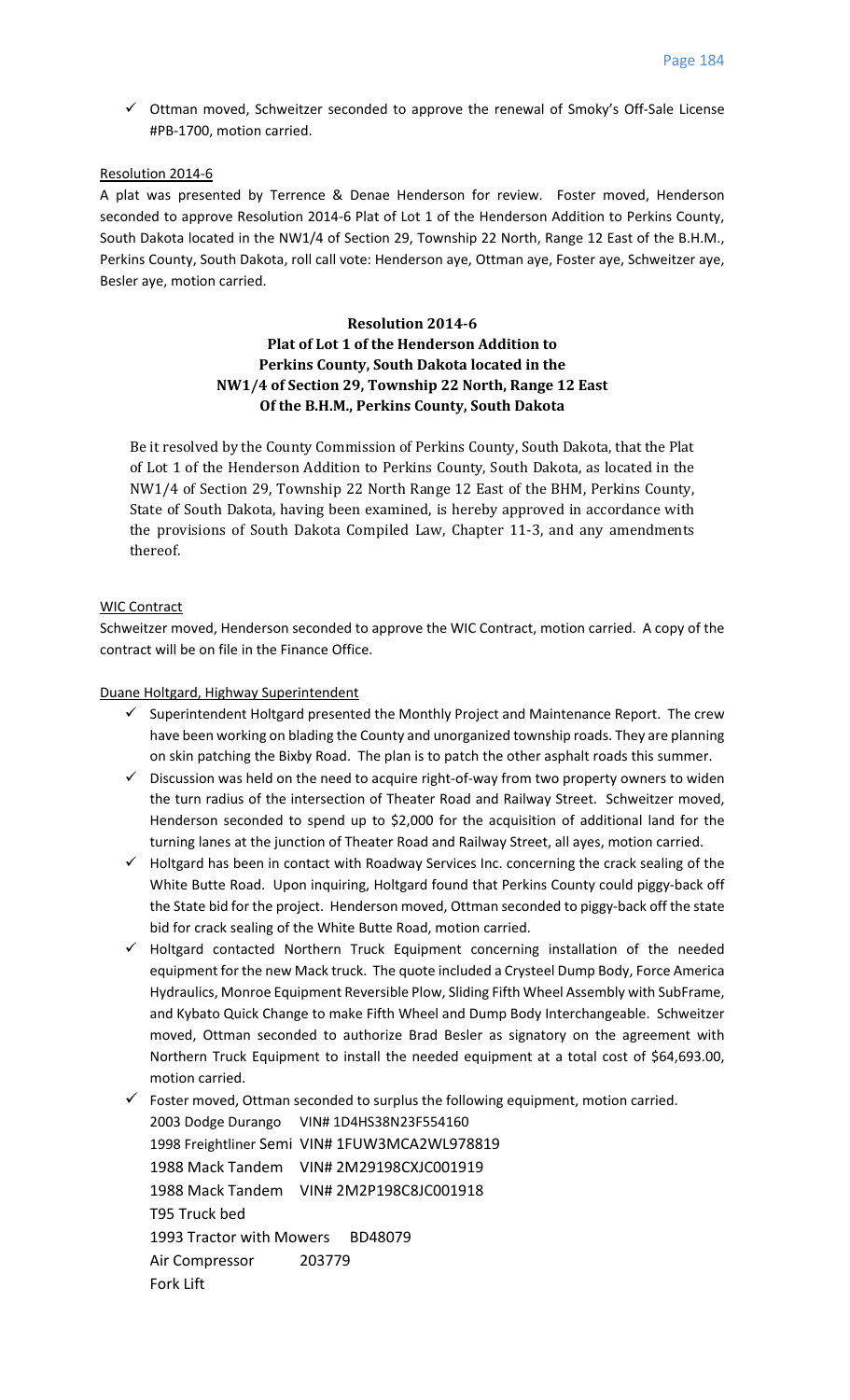Sander WSH25009 One way Plow VIN# 2387H87 One Way Plow VIN# 3132H89 One Way Plow Vplow VIN# 371791H Vplow VIN# 3717924 VPlow VIN# 89978H 3 Wings & Wing Mounts for Tandem Truck Tire Machine 12 Ton Jack Misc‐ seals, bearings, gasket, orings, fan belts, etc. Chain Link Fence Disc for Motor grader

- $\checkmark$  Henderson moved, Schweitzer seconded to appoint Brad Besler, Duane Holtgard and John Peck as three real property owners to appraise the surplus equipment, motion carried.
- $\checkmark$  Holtgard requested approval on a change order for Project 53-BRO 8053(19), PCN H120, with Brosz Engineering. Schweitzer moved, Ottman seconded to approve the change order and authorize Brad Besler as signatory on Project – BRO8053 (19), PCN H120, Perkins County with Brosz Engineering, Inc Agreement #410459 – Work Order LGA‐73‐11, motion carried.

Recessed at 11:30 a.m. for lunch Reconvened at 12:55 a.m.

# Rural Attorney Contract

State's Attorney Shane Penfield and Casey Deibert were present to discuss the South Dakota Recruitment Program. This program is eligible to counties with a population 10,000 or less that the UJS has determined to be eligible for participation. Penfield requested that his previous budget for secretary be reinstated to reflect 30‐32 hours of secretarial wages plus benefits which could be used to pay Ms. Deibert for secretarial duties. In addition to this, the County would agree to pay 35% of the total amount of the incentive payment (\$12,513.60) or \$4,379.76 per year. Following discussion the Commission stated they would have a decision at the June  $5<sup>th</sup>$  Commission Meeting.

## Fair Building Rental Agreement

Foster moved, Schweitzer seconded to authorize Chairman Besler as signatory on the Fair Building Rental Agreement with the Town of Bison, motion carried.

## Coleman Avenue Agreement

Foster moved, Henderson seconded to authorize Chairman Besler as signatory on the Common Maintenance and Transfer Agreement on Coleman Avenue, motion carried.

## **Budget**

- $\checkmark$  David Peterson, Director for Arrow Public Transit was present to request budget appropriation in the amount of \$8,000. This is the same amount as 2014.
- $\checkmark$  Dave Johnson, Executive Director of LACED, was present to review the budget request for LACED. They are requesting \$30,000 for FY 2015. This is a \$10,000 budget request reduction from 2014, as promised last year.
- $\checkmark$  Chad Baumgarten and Ryan Kohn were present to request \$25,000 from Perkins County for the Lemmon Fire Department. 2014 appropriation was \$22,500.
- $\checkmark$  Koreen Anderson was present to request \$5,000 for the Boss Cowman Rodeo Grandstand payment. The 2014 appropriation was \$2,500.
- $\checkmark$  Lemmon Junior Livestock Show was also represented by Koreen Anderson who requested \$3,500 which was the same as the last several years.